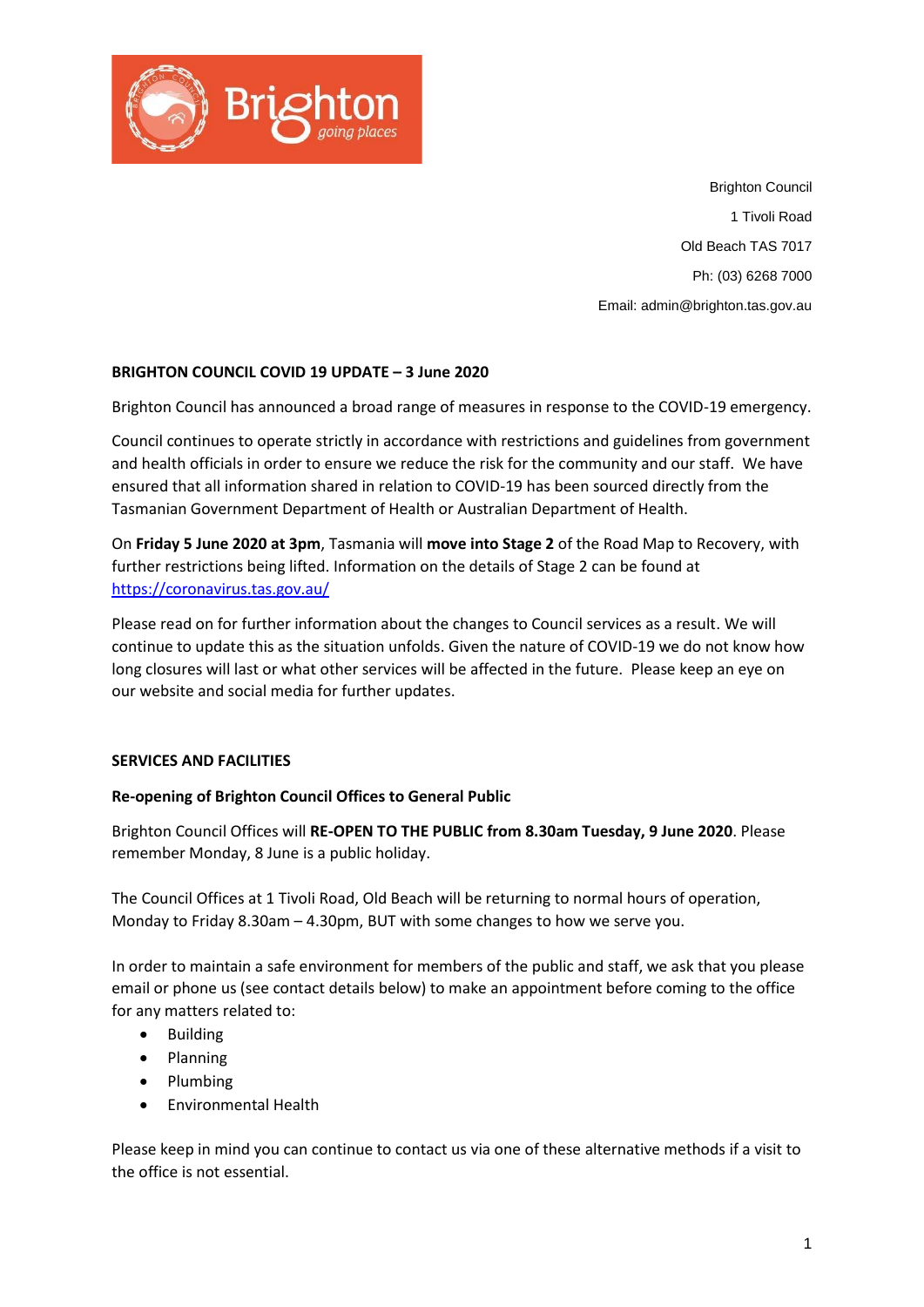- Email [admin@brighton.tas.gov.au](mailto:admin@brighton.tas.gov.au)
- Phone 6268 7000
- Facebook search for Brighton Council Tasmania
- Website Check out our website for all Council information including forms and links to assist you to carry out your business

Should you need to visit the Council Offices please make use of the hand sanitiser available at the entrance, remember to maintain a physical distance from others of at least 1.5 metres at all times and please do stay at home if you are sick. Don't forget to download the COVID Safe app to your phone to help keep you and others safe when you are out and about.

We truly appreciate your support and patience during the COVID-19 situation.

# **FINANCIAL SUPPORT MEASURES**

Council has commenced implementing financial support measures for residents and ratepayers.

An economic support package was fully endorsed by Council at the Ordinary Council Meeting on 21 April, along with an updated Financial Hardship Assistance policy.

These measures include:

- 1. A 0% increase in rates for the 2020/21 financial year.
- 2. Any other fees and charges, if increased, will only rise in line with the CPI.
- 3. Principle of no penalties, charges, interest or debt collection for late rate payments and extended payment periods until June 30, 2020.
- 4. The suspension of debt collection and accumulation of interest on outstanding rates until June 30, 2020, allowing flexibility on the payment of rates and other debts if requested.
- 5. Council will implement a system of immediate payment of all invoices received from small or local businesses. Council to settle accounts within 14 days or shorter regardless of trade terms.
- 6. Rent relief on council owned buildings where tenants are experiencing financial hardship until 30 June 2020.
- 7. Community grants to be refocused as appropriate to support local businesses and not-forprofit recovery or conversion to digital environment or circular economy until June 30, 2021.
- 8. Council will favourably support loan guarantees, subject to Council approval, for community groups where current financial hardship is demonstrated and where the long-term operating position is stable.

### **ORDINARY COUNCIL MEETINGS AND COUNCIL COMMITTEE MEETINGS**

The Minister for Local Government has **formalised arrangements for local councils to meet remotely** during the COVID-19 emergency.

Ordinary Meetings of the Brighton Council will be held as scheduled using remote meeting technologies and the recordings will be made available to the public as soon as practicable after each meeting via Council's website.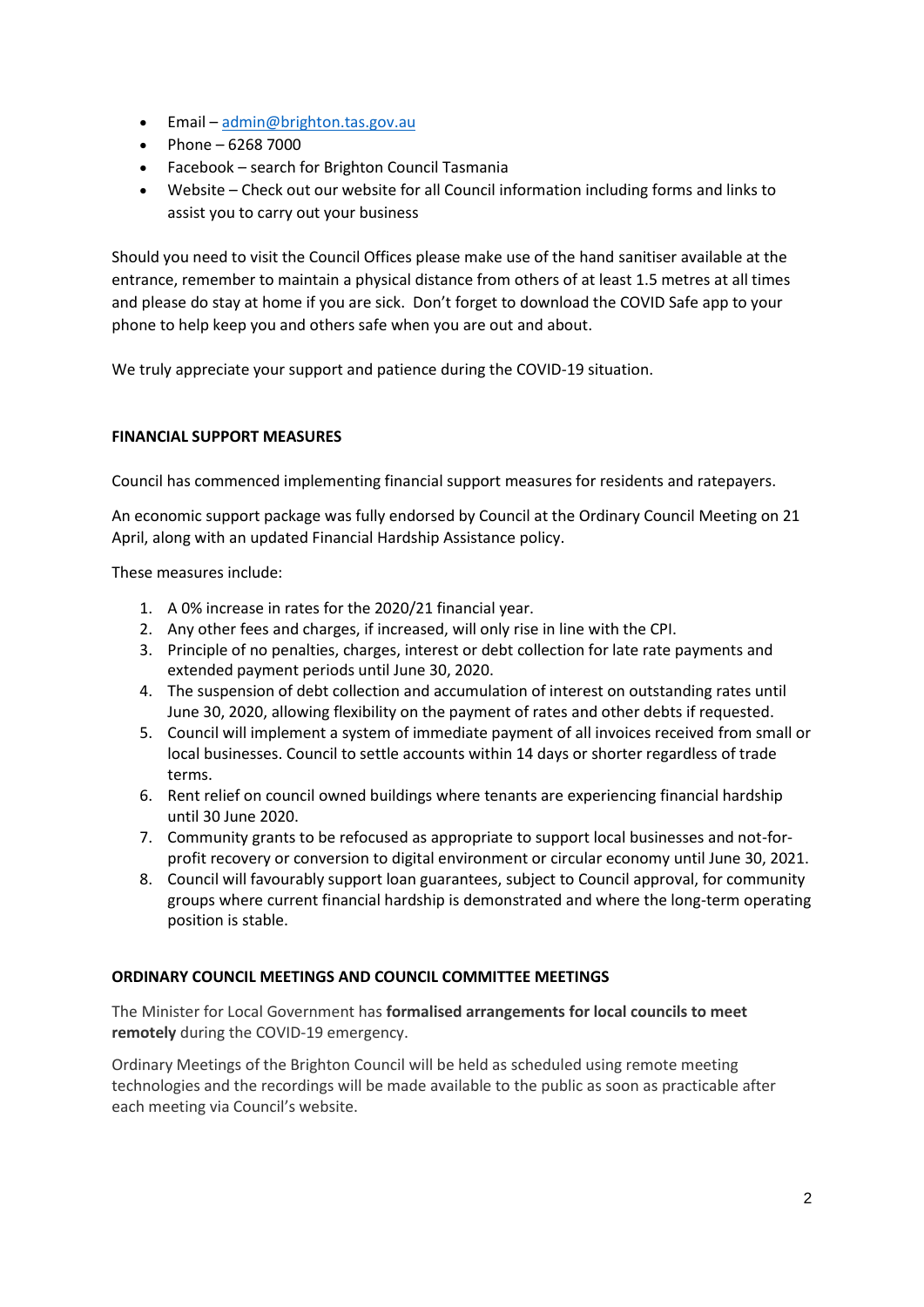The notice from the Minister, which came into force from 4 April 2020, addresses these issues by:

- allowing for councils to meet via teleconference and video conference;
- ensuring that councils can authorise and sign certain documents electronically; and
- allowing for documents that would ordinarily need to be available at council offices in hard copy to instead be accessible online.

All Council committee meetings have been put on hold until further notice. Any matters that would have normally been dealt with in committee, will be taken to Ordinary Council Meetings. A schedule of committee meetings from July – December 2020 has been provided on Council's website but these dates will be subject to the lifting of COVID-19 restrictions in Tasmania.

## **COUNCIL'S COVID-19 COMMUNICATIONS**

- A letter from Mayor Tony Foster was sent to all residents at the end of April 2020 summarising Council's operations during this time. In addition, the Mayor has provided the following communications:
	- An Easter message from the Mayor was posted on Council's Facebook page on April 9.
	- ANZAC Day messages from the Mayor were posted on Council's Facebook page on April 24 and 25 with images of the Mayor and Deputy Mayor laying wreaths at Remembrance Park on ANZAC Day.
	- The Mayor provided a media release on April 22 regarding the endorsement of financial support measures during COVID-19 for the Brighton community. This media release can be found on Council's website and was posted on Council's Facebook page.
	- May 9 Message from the Mayor on Facebook regarding the release of Tasmania's Roadmap to Recovery by the Premier.
	- May 12 Message from the Mayor on Facebook regarding the upcoming changes to restrictions with Stage 1 effective from 18 May 2020.
	- May 17 Message from the Mayor on Facebook as a reminder that the Stage 1 easing of restrictions would come into effect 18 May 2020 and reminding everyone to remain vigilant and do the right thing.
- In April, Council distributed a COVID-19 flyer to all residents in response to concerns around keeping those without digital access informed. The State Government's Public Information Unit (PIU) in partnership with the Local Government Association of Tasmania (LGAT) provided a double A4 flyer to all councils for this purpose. The content included:
	- Social distancing info what this means and why it's important.
	- Where to find important COVID-19 information.
	- How to get help e.g. mental health services.
	- A message from the Premier.
- Council continues to keep our local community informed and connected through regular posts and updates on:
	- The Brighton Council Facebook page
	- Brighton Community News (BCN) and BCN Facebook page
	- Brighton Council website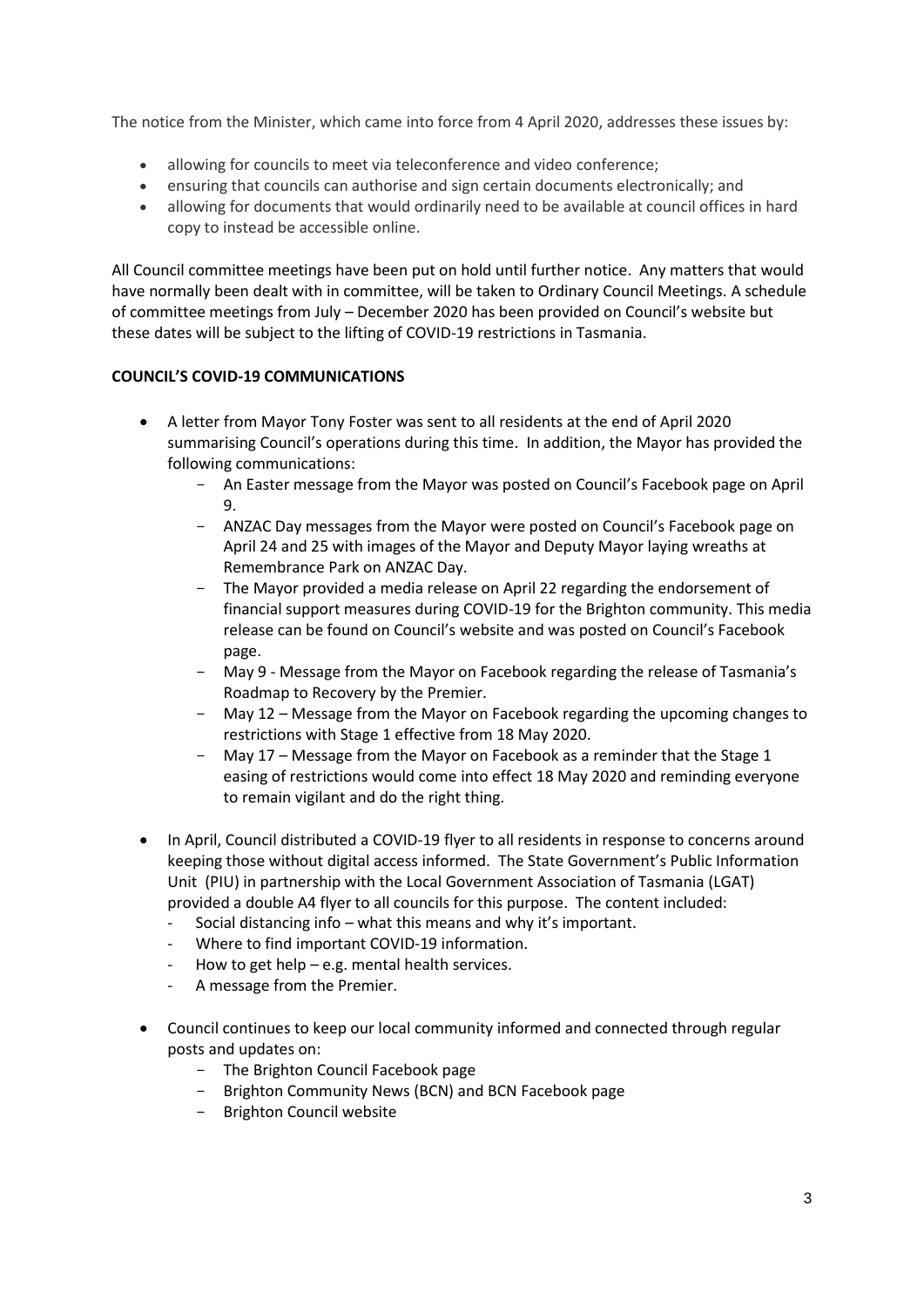### **Waste Management Services**

Brighton Council's kerbside rubbish and recycling collections are considered essential services and are operating as normal.

The Bridgewater Waste Transfer Station at 131 Cove Hill Road will continue to operate during normal trading hours.

Fri – Mon from 8.30am to 4.30pm

Tues – Thurs – CLOSED

### **Public Playgrounds, Skate Parks, Parks and Reserves**

Public playgrounds, skate parks, parks and Council reserves within the municipal area are now open under the Stage 1 Roadmap to Recovery restrictions (effective from 18 May 2020). Gatherings increased to 10 people for indoor and outdoor gatherings, with physical distancing of 1.5 metres and a maximum of one person per 4 square metres applicable.

Up to 10 people at one time can use outside gyms, skate parks and play equipment in public playgrounds; do outdoor exercise including boot camps and sports training; and use indoor and outdoor pools. Parks can be used for activities other than exercising, such as picnics, as long as physical distancing is maintained.

As we move into Stage 2 of the Tasmanian State Government plan for lifting restrictions, we ask for the community's assistance in ensuring these restrictions for Stage 2 are adhered to. The health and safety of the community is our priority.

To assist with staying safe during this time, consider downloading the **COVIDSafe app**. This speeds up contacting people exposed to coronavirus (COVID-19). Please read the content on the following web page before downloading: **[COVIDSafe App](https://www.health.gov.au/resources/apps-and-tools/covidsafe-app)**

### **Community centres/halls/meeting rooms**

The hiring of community centres, meeting rooms and halls will recommence from **Friday 5 June 2020 at 3pm** under **Stage 2 guidelines.** All regular hirers will be required to submit a COVID-19 safety plan prior to recommencing their activities. For enquiries please call 6268 7000 or email [cathy.harper@brighton.tas.gov.au](mailto:cathy.harper@brighton.tas.gov.au)

#### **Immunisations**

Council's monthly immunisation sessions at the Brighton Civic Centre in Bridgewater will continue to operate with no change to dates and times at this stage.